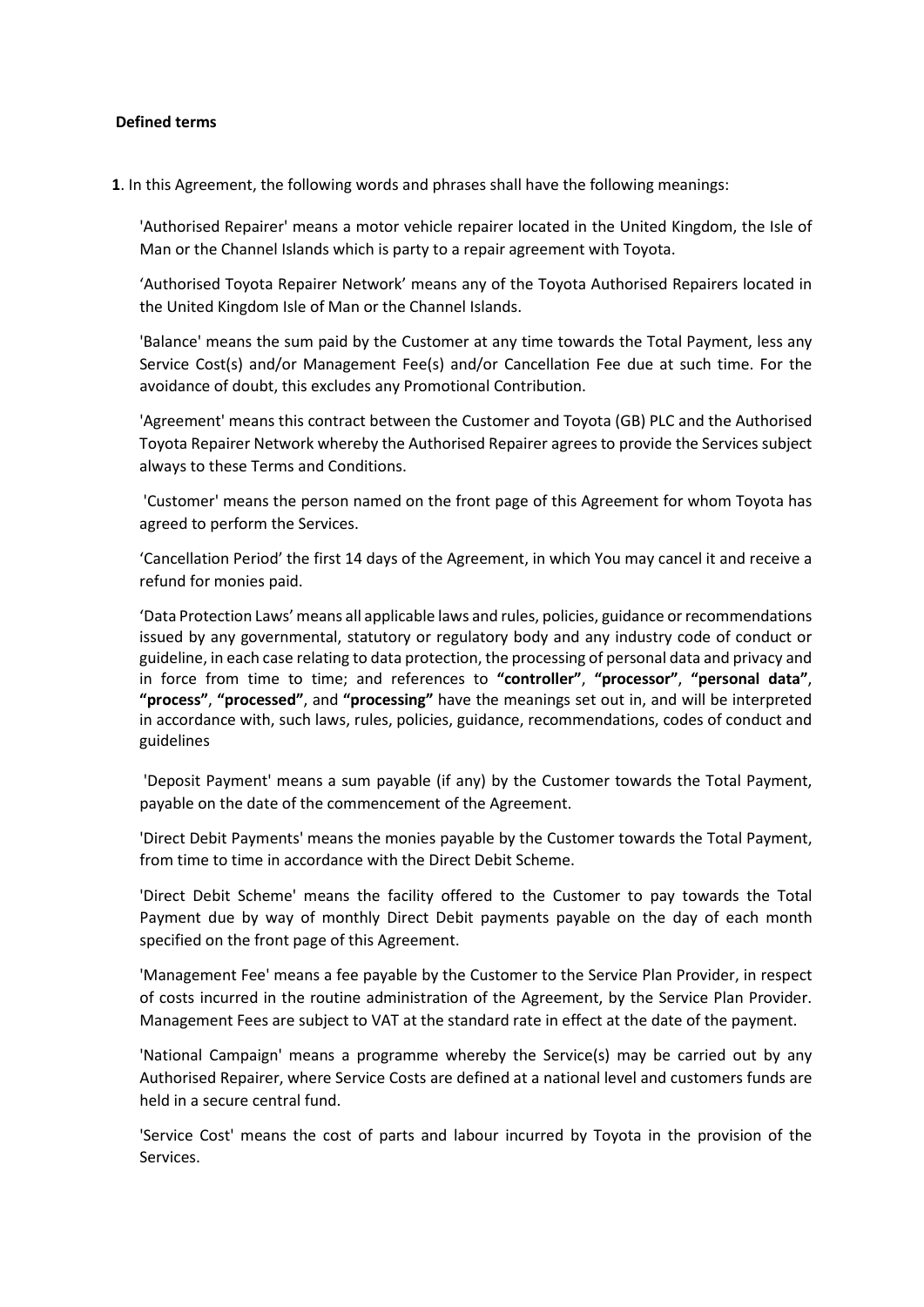'Service Plan Provider''Us' means EMAC Limited (Company number 3158541) whose registered offices 1300 Parkway, Whiteley, Fareham, Hampshire, PO15 7AE.

'Service(s)' means the routine maintenance services relevant to the Vehicle at the appropriate service intervals as specified in the Service Specification.

'Service Specification' means the Toyota recommended service intervals and operations for the Vehicle current at the date of this Agreement. For the avoidance of doubt, the Retailer retains the right to specify the applicable service intervals and operations.

'Total Payment' means the total sum payable by the Customer pursuant to this Agreement as specified overleaf, as varied by changes to VAT (if any).

'Toyota' means Toyota (G.B.) Plc (Company number 00916634) whose registered offices are Great Burgh, Burgh Heath, Epsom, Surrey, KT18 5UX

'Vehicle' means the motor vehicle more fully described on the front page of this Agreement.

'You' 'Your' means the person named on the front page of this Agreement for whom the Retailer has agreed to perform the Services.

### **2. Product Details**

2.1 The AYGO X servicing and Roadside Assistance offer includes 3 vehicles services (2 intermediate Services and 1 full Service) and an extra two years of Toyota Roadside Assistance bringing the total up to three full years.

2.2 More details on Toyota vehicle servicing can be found here:

https://www.toyota.co.uk/owners/servicing-and-aftercare/service-mot-maintenance#bwsmartmatch

2.3 More details on Toyota Roadside Assistance can be found here: https://www.toyota.co.uk/owners/roadside-assistance/

### **3. Eligible Vehicles**

3.1 This product is only eligible to new Aygo X vehicles.

3.2 This product can only be purchased within a time period of up to 2 months after the first registration date of the Aygo X vehicle and the commencement of payments must also start within this time period. After this date You will no longer be able to purchase this product.

3.3 The 3 years' servicing and roadside assistance are only applicable for Your new Aygo X vehicle and cannot be transferred to or used for another vehicle.

# **4. Total Payment**

4.1. The Total Payment made by You covers 3 years' servicing and an extra two years of Toyota Roadside Assistance on Your vehicle.

4.2. Failure by You to make payments as detailed in the Agreement will result in termination of this Agreement. Upon termination the amounts already paid by You are not refundable as these are reflective of our costs incurred in providing You with the Agreement and other costs associated with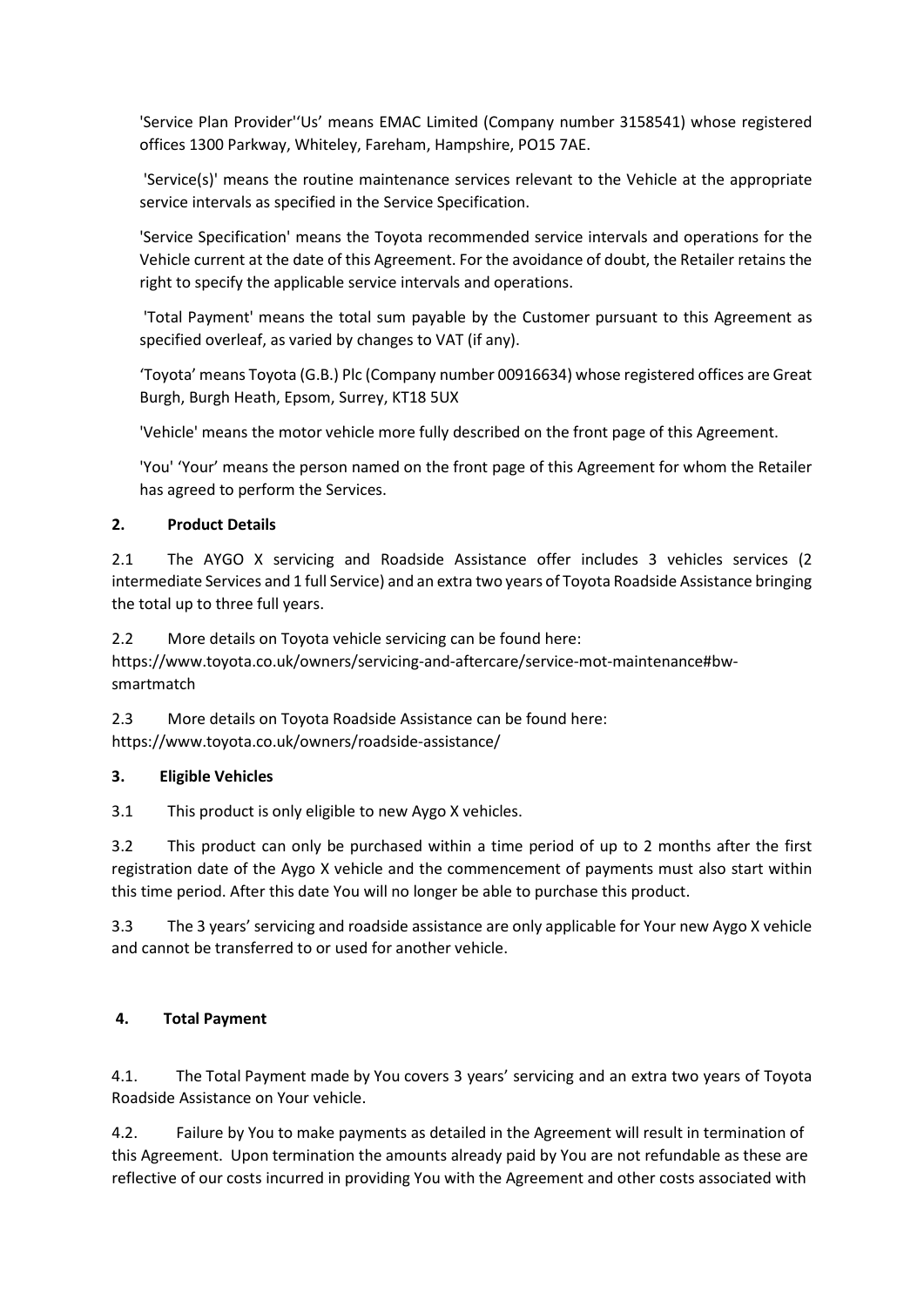the administration and set up of the Agreement. For the avoidance of doubt termination of this agreement will result in all aspects of this plan, including any additional Toyota Roadside Assistance, to also be terminated.

4.3. Any Direct Debit Payments due pursuant to the Direct Debit Scheme have been calculated using the current rates of VAT. If the rate of VAT should change, the Service Plan Provider will adjust the Total Payment and payments due pursuant to the Direct Debit Scheme and/or any Accelerated Payment to reflect the new rate of VAT, and the Customer agrees to pay the adjusted payments.

4.4. Any additional work carried out and/or materials supplied by the Retailer not included in th e relevant Service will be the responsibility of the Customer and will be payable on collection of the Vehicle.

# **5. Direct Debit**

5.1. The Customer agrees to make all Direct Debit and other payments as they fall due for paym ent on the dates specified on the front page of this Agreement.

5.2. You may (up to two times a year) ask us to change Your monthly repayment date by notifyi ng us of the new date at least five business days before the change takes effect. Service Plan Provider will change Your direct debit payment dates to the date You choose.

# **6. Liability**

6.1. Toyota and the Authorised Repairer Network

have liability in respect of the Service limited to providing vehicle servicing in accordance with the Se rvice Specification for the relevant service interval.

6.2. The Service Provider shall not be liable to You in Agreement, tort or otherwise, including an y liability for negligence or for any loss of revenue, business, time, opportunity, data, anticipated savings or profits or for any indirect or consequential loss howsoever arising. Nothing in this agreement limits any liability which cannot legally be limited, including [but not limited to] liability for:

(a)death or personal injury caused by negligence;

(b)fraud or fraudulent misrepresentation; and

(c)breach of the terms implied by section 12 of the Sale of Goods Act 1979 or section 2 of the Supply of Goods and Services Act 1982 (title and quiet possession).

6.3. Except as expressly set out in this Agreement, all conditions, warranties, terms, undertakin gs and obligations implied by statute, common law, custom, trade usage or otherwise are hereby wholly excluded.

# **7. Termination by Toyota (GB) PLC**

Toyota's obligations under the Agreement will cease once all the Services have been provided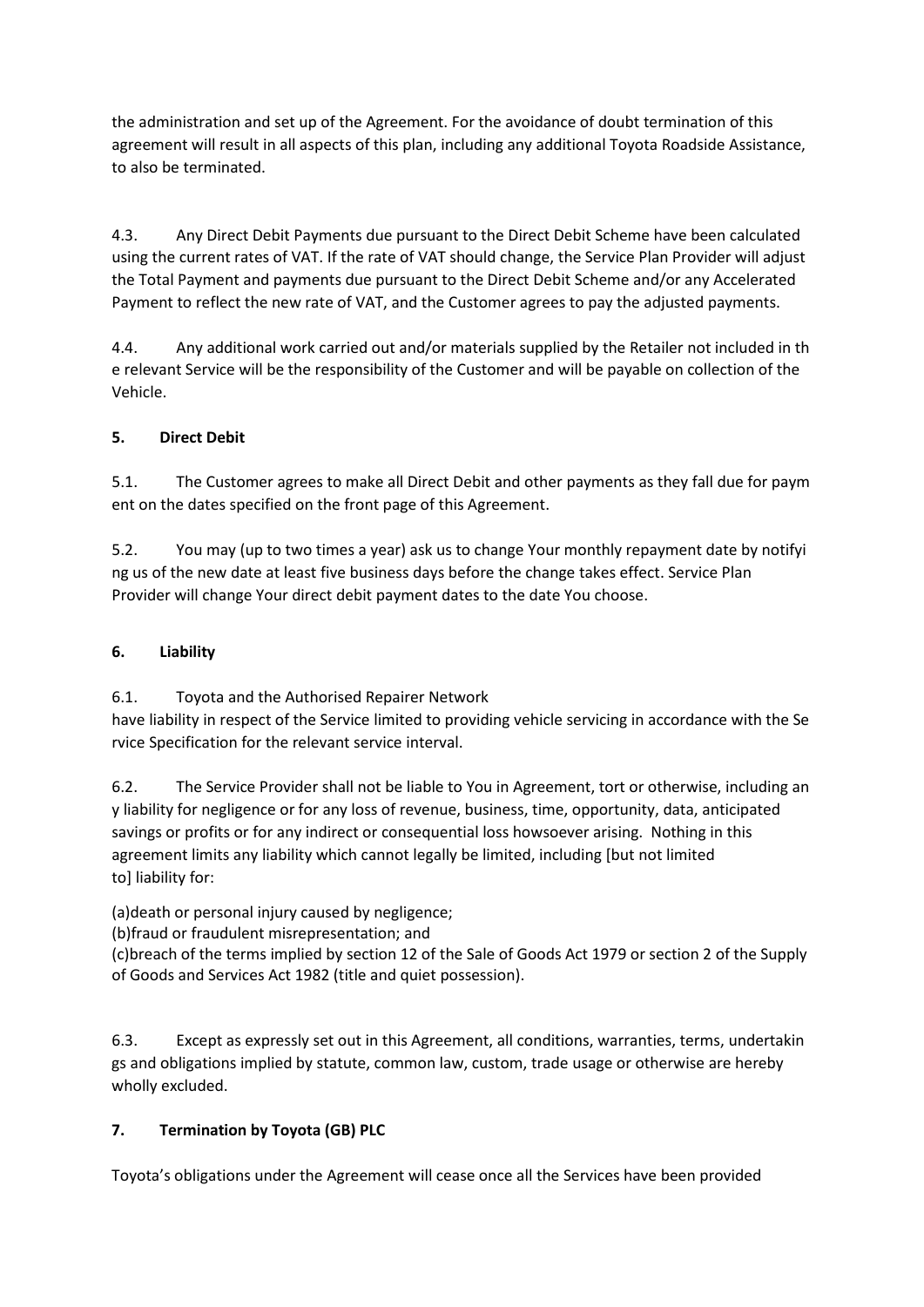pursuant to the Service Specification or, the Customer or Toyota cancels the Agreement.

### **8. Termination by the Customer**

8.1. You may cancel this Agreement at any time.

If You cancel this Agreement within 14 days of the Start Date as detailed in Your Plan Schedule (as will be provided by Your Service Plan Provider), this Agreement will be treated as if it had never been made and Service Plan Provider will refund to You (by bank transfer to the same bank account from which You have made payment) any payment that You have then paid to Us, within 14 days starting on the day after the day on which You notify Us that You wish to cancel this Agreement.

You can still cancel this Agreement without reason after the Cancellation Period (using the contact details above), however You will not be entitled to any refund. Under exceptional circumstances where mitigating factors exist Toyota may, at its discretion, refund a proportion of unused customer contribution commensurate with the period under which extenuating circumstances were present. If You do wish to cancel at any time after the Cancellation Period, You must contact Us using the contact details above. This Agreement and Your right to receive the benefits set out in Section2 will terminate at the end of the day before the due date of Your next Direct Debit Payment. In the event that Service Plan Provider are unable to prevent Your next Direct Debit Payment from being collected after You have given notice to cancel this Agreement then Service Plan Provider will refund the amount of that Direct Debit Payment to You by bank transfer to the same bank account from which You have made payment within 28 days of the Direct Debit Payment being collected.

### **9. Payment Administration**

9.1 The Customer acknowledges that the Service Plan Provider is entitled to collect all or part of the Total Payment and acts as agent for Toyota (GB) PLC in relation to the collection of any payments. The Service Provider will show on Your bank statements for any Direct Debit payments along with the associated reference. Furthermore, the Customer and Toyota acknowledge that financial responsibility for Deposit Payment(s) and sums payable through the Direct Debit Scheme towards the Total Payment lies with Toyota (GB) PLC and not with the Service Plan Provider.

### **10**. **Authorised Repairer's Standard Terms and Conditions**

10.1 The Authorised Repairer's Standard Terms and Conditions (a copy of which is available on request) shall apply to all vehicle servicing work carried out by the Authorised Repairer pursuant to this Agreement.

### **11. Customer Obligations**

11.1. The Customer is strongly advised to refer to the service handbook of the Vehicle for further information and is advised that in the event of any inconsistency between this Agreement and the service handbook as to when Services are due, then the service handbook must be assumed to be accurate. If a Service is due in respect of the Vehicle then it is the responsibility of the Customer to arrange for that Service to be carried out regardless of whether the payments made to date under the Agreement are sufficient to pay for the cost of the Service.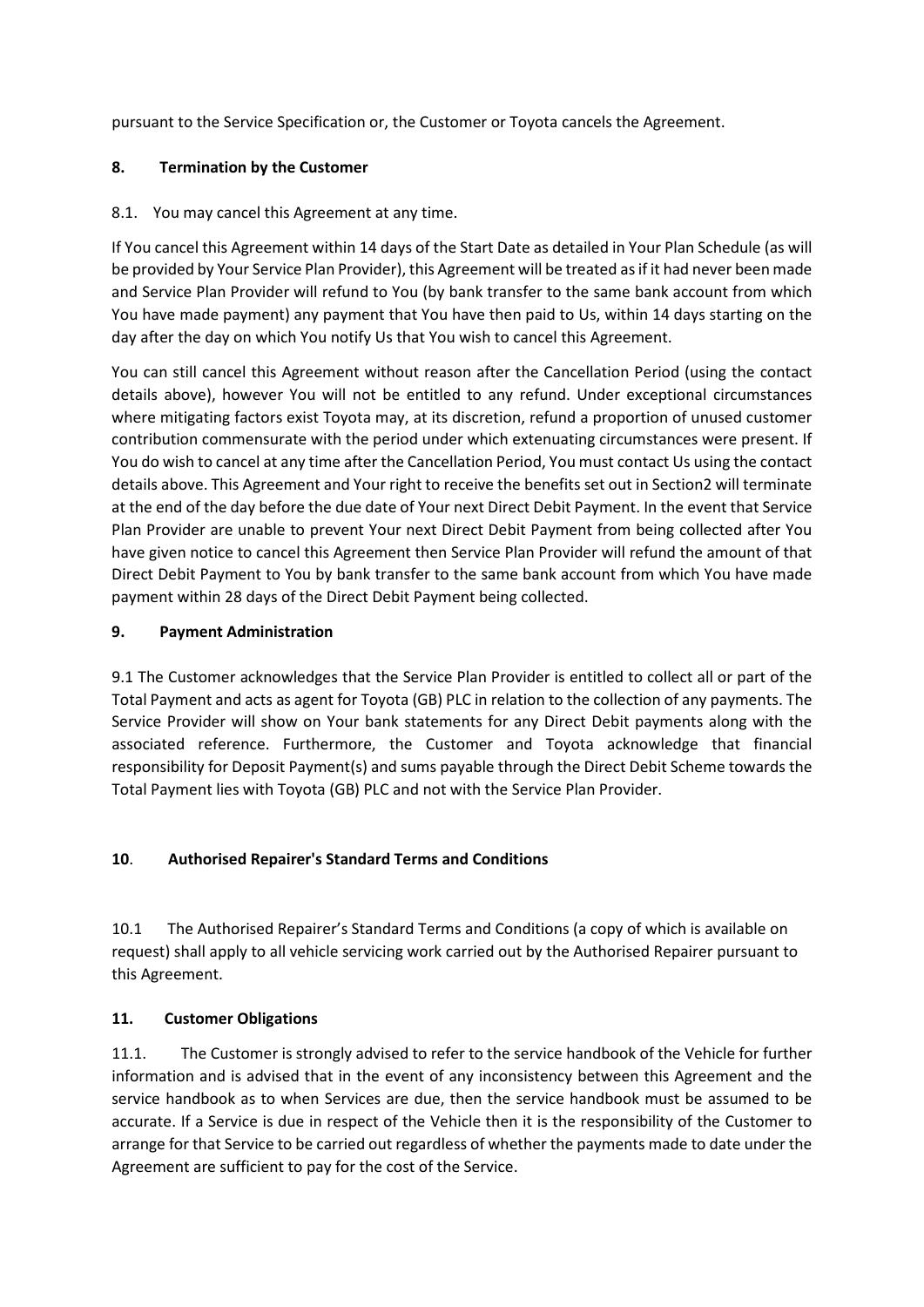### **12. Your Information and Privacy**

- 12.1. For the purposes of Data Protection Laws, the Controller in relation to the personal data You supply is Toyota (GB) PLC. The Processor is the Service Plan Provider who may share the personal data You provide, together with other information, with organisations who are our business partners, suppliers or agents, for the purposes of customer service, order fulfilment and financial and account administration. Service Plan Provider will not transfer the personal data You provide to any country outside of the United Kingdom and/or European Economic Area without firstly obtaining Toyota's consent. When You have given us personal data about another person, You confirm that they have authorised You to act for them, to consent to the processing and use of their personal data in the manner described in this notice and to receive on their behalf any data protection notice.
- 12.2. For further information on how your data will be processed by Toyota, including how to exercise your rights under Data Protection Law, please view our [Privacy Policy](https://www.toyota.co.uk/footer/privacy-policy) or contact Toyota's DPO at: privacy@tgb.toyota.co.uk

12.3. Toyota and the Service Plan

Provider may monitor and/or record telephone calls for staff training and security purposes, and to i mprove the quality of services that we provide.

12.4. By signing this Agreement, You agree that Toyota and the Service Plan Provider may send You SMS text messages when we consider

it appropriate containing administrative information about Your Service Plan. You can ask us to stop sending these messages at any time. To unsubscribe from communications sent by Toyota, please follow this link:

[https://forms.toyota.co.uk/unsubscribe?Customer=999999&CampaignID=C8376&BrochureRCode=R](https://forms.toyota.co.uk/unsubscribe?Customer=999999&CampaignID=C8376&BrochureRCode=RC124234&TestdriveRCode=RC124235&SLVariant=SL1&utm_campaign=RepurchaseEmailJanQ122&utm_source=Seed&utm_medium=email&utm_content=Seed05) [C124234&TestdriveRCode=RC124235&SLVariant=SL1&utm\\_campaign=RepurchaseEmailJanQ122&ut](https://forms.toyota.co.uk/unsubscribe?Customer=999999&CampaignID=C8376&BrochureRCode=RC124234&TestdriveRCode=RC124235&SLVariant=SL1&utm_campaign=RepurchaseEmailJanQ122&utm_source=Seed&utm_medium=email&utm_content=Seed05) [m\\_source=Seed&utm\\_medium=email&utm\\_content=Seed05.](https://forms.toyota.co.uk/unsubscribe?Customer=999999&CampaignID=C8376&BrochureRCode=RC124234&TestdriveRCode=RC124235&SLVariant=SL1&utm_campaign=RepurchaseEmailJanQ122&utm_source=Seed&utm_medium=email&utm_content=Seed05) To stop receiving communications sent by the Service Plan Provider, please email [central.sales@emac.ltd.uk.](mailto:central.sales@emac.ltd.uk)

12.5. You agree by signing this Agreement that Toyota and the Service Plan Provider may share information on the mileage and anonymised service data regarding Your plan wit h third party motor data providers.

Consumer Agreements Regulations (Consumer Agreements (Information, Cancellation and Additional Charges) Regulations 2013)

If You conclude this Agreement via a method other than face-to-face with Toyota or their Authorised Repair Network (for example, through a telephone conversation with a call centre), You may be covered by the Consumer Contracts Regulations which apply to all Distance Agreements in the European Union. This gives You the right to withdraw from the purchase of goods or services within fourteen calendar days of them being delivered or made available to You. In the case of this product, You have a right to cancel and receive a full refund of any monies paid by You, within fourteen calendar days of You receiving Your copy of this Agreement, providing that no Service(s) work has been carried out pursuant to the Agreement. You are deemed to have received Your copy of the Agreement two working days after the date indicated below (this allows for postal delivery). If You wish to exercise Your right to cancel, You should contact our Administrative Partner, EMAC Limited, on 0330 099 6826